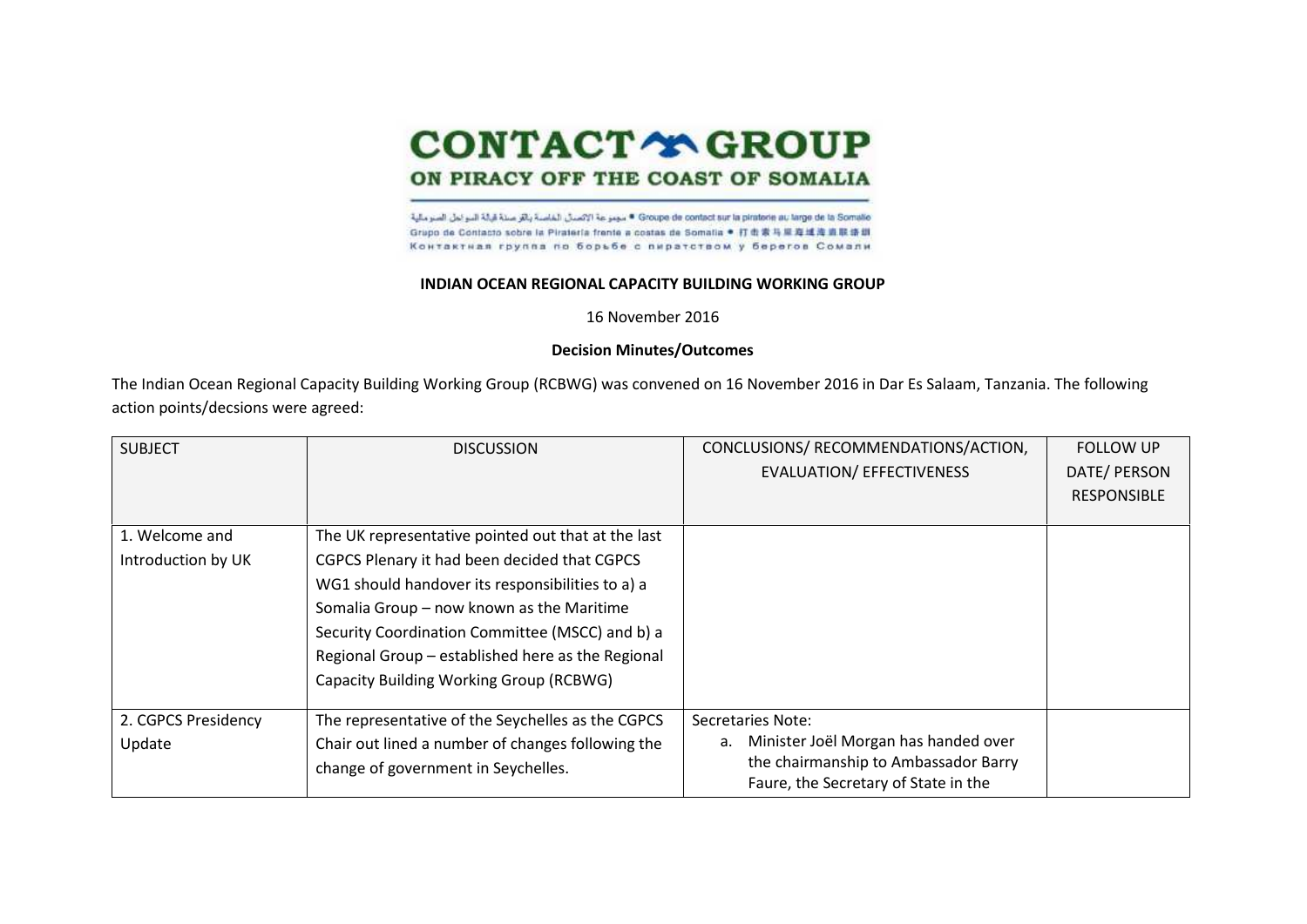| 3. Handover of Chair to                                     | The UK handed the Chair over to the                                                                                                                                                                                                                                                                                                                                                                                                                                                                                                                                                                                                                                                                                                                                                                   | Department of Foreign Affairs.<br>b. Mr. Raymond St Ange remains the Head<br>of the CGPCS Secretariat and Mr. Jacques<br>Belle the Deputy Head. | Chair |
|-------------------------------------------------------------|-------------------------------------------------------------------------------------------------------------------------------------------------------------------------------------------------------------------------------------------------------------------------------------------------------------------------------------------------------------------------------------------------------------------------------------------------------------------------------------------------------------------------------------------------------------------------------------------------------------------------------------------------------------------------------------------------------------------------------------------------------------------------------------------------------|-------------------------------------------------------------------------------------------------------------------------------------------------|-------|
| Kenya and IOC                                               | representatives of Kenya and the IOC                                                                                                                                                                                                                                                                                                                                                                                                                                                                                                                                                                                                                                                                                                                                                                  |                                                                                                                                                 |       |
| 4. Discussion of the<br>Terms of Reference for<br>the RCBWG | Regional ownership was welcomed.<br>Suggestions to extend the group to the full Djibouti<br>Code of Conduct signatories were discussed but it<br>was decided to retain the regional focus linked to<br>CGPCS role.<br>An invitation would be extended to the EAC to join<br>"Going beyond Piracy". Extending the remit of the<br>goup to look at Maritime Security requirements in<br>the round were debated but in the end, whilst this<br>was recognized as a logical and practical step, it<br>would need to wait for direction from CGPCS and<br>for the moment the focus would be primarily<br>counter piracy. But the group recognized the strong<br>links of pirates and criminal groups to other<br>transnational maritime crimes and for the pressing<br>need for coordiantion in this area. | Revised TORs (incl membership) attached to this<br>minute                                                                                       |       |
| 5. Update briefings                                         | A number of update briefings were heard from:<br>EASF, OBP, UNODC, EU CRIMARIO,                                                                                                                                                                                                                                                                                                                                                                                                                                                                                                                                                                                                                                                                                                                       | Copies of the presentations will be made<br>а.<br>available on the new RCBWG website by<br>the secretariat.                                     | OBP   |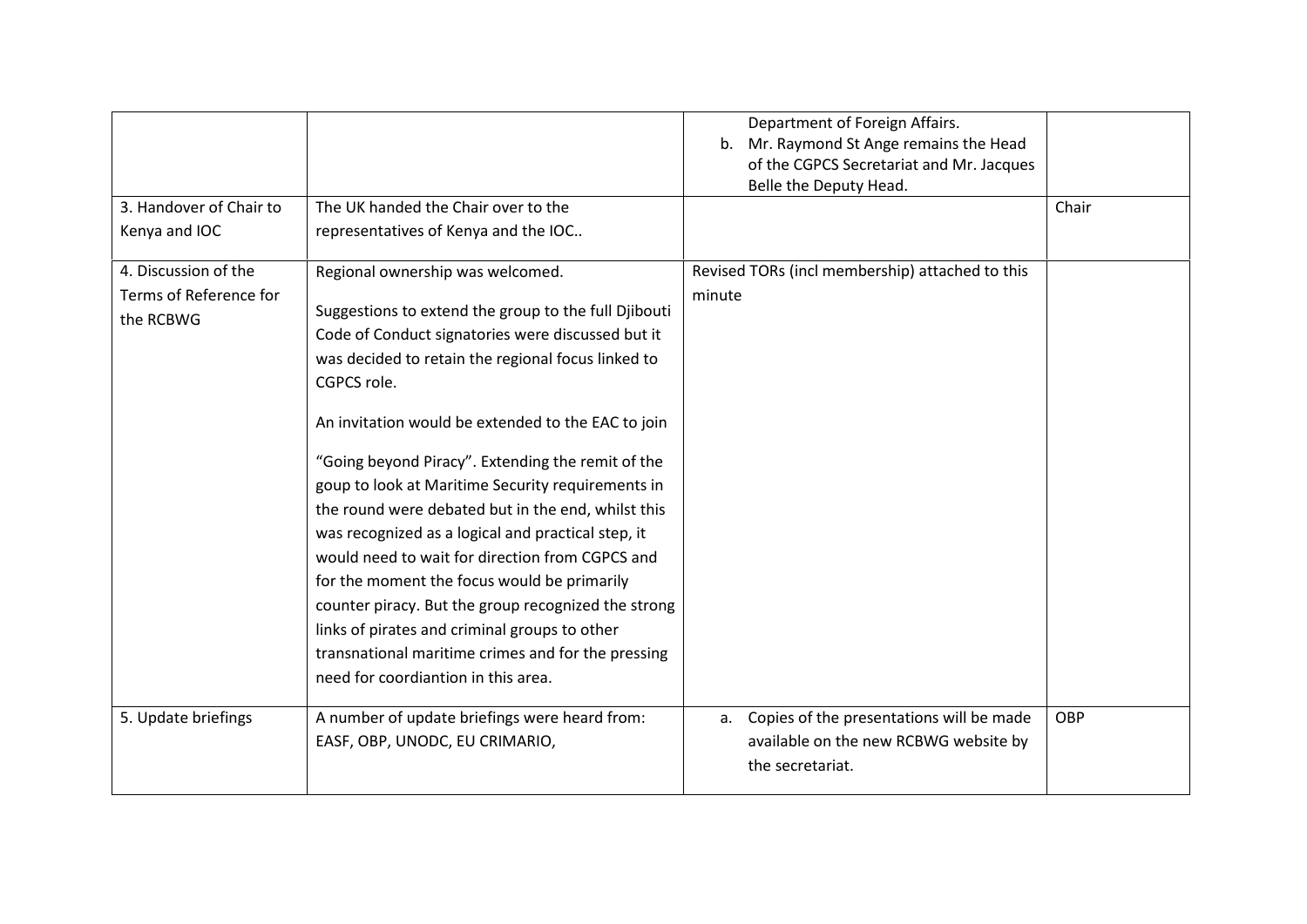| 6. National Priorities | Briefings from each of the member states present<br>on their national priorities were made.                                                                                                                                                       | a. The national priorities will be made<br>available on the new RCBWG web site<br>National priorities from those states not<br>b.<br>present will be obtained before the next<br>meeting.                                                                                                                                                                                                                                                                                                                       | OBP<br>Chair/OBP         |
|------------------------|---------------------------------------------------------------------------------------------------------------------------------------------------------------------------------------------------------------------------------------------------|-----------------------------------------------------------------------------------------------------------------------------------------------------------------------------------------------------------------------------------------------------------------------------------------------------------------------------------------------------------------------------------------------------------------------------------------------------------------------------------------------------------------|--------------------------|
| <b>Next Steps</b>      | A number of next steps were identified:                                                                                                                                                                                                           | Issue revised TORs (attached herein)<br>a.<br>Correlate national priorities and put on a<br>b.<br>web site platform.<br>c. Gather info on partners projetcs and put<br>on the platform for coordination of<br>effort. (NB: IMO suggested the<br>Secretariat assisgn a full time support<br>asst to this task)<br>d. Create a web site where all the Wg<br>documents and database can be found<br>e. Present a draft work plan to the CGPCS<br>plennary (in May/June).<br>Map existing training programmes<br>f. | OBP                      |
| <b>AOB</b>             | Requirement to brief the next MSCC meeting on<br>the work of this group<br>The next SHADE meeting will be in Bahrain 29/30<br>November<br>Djibouti Code of Conduct states will meet from 10-<br>12 Jan 2017 in Jeddah to discuss the remit of the | The next MSCC meeting is postponed until after<br>the Somali election.                                                                                                                                                                                                                                                                                                                                                                                                                                          | IGAD/Chair<br>All<br>All |